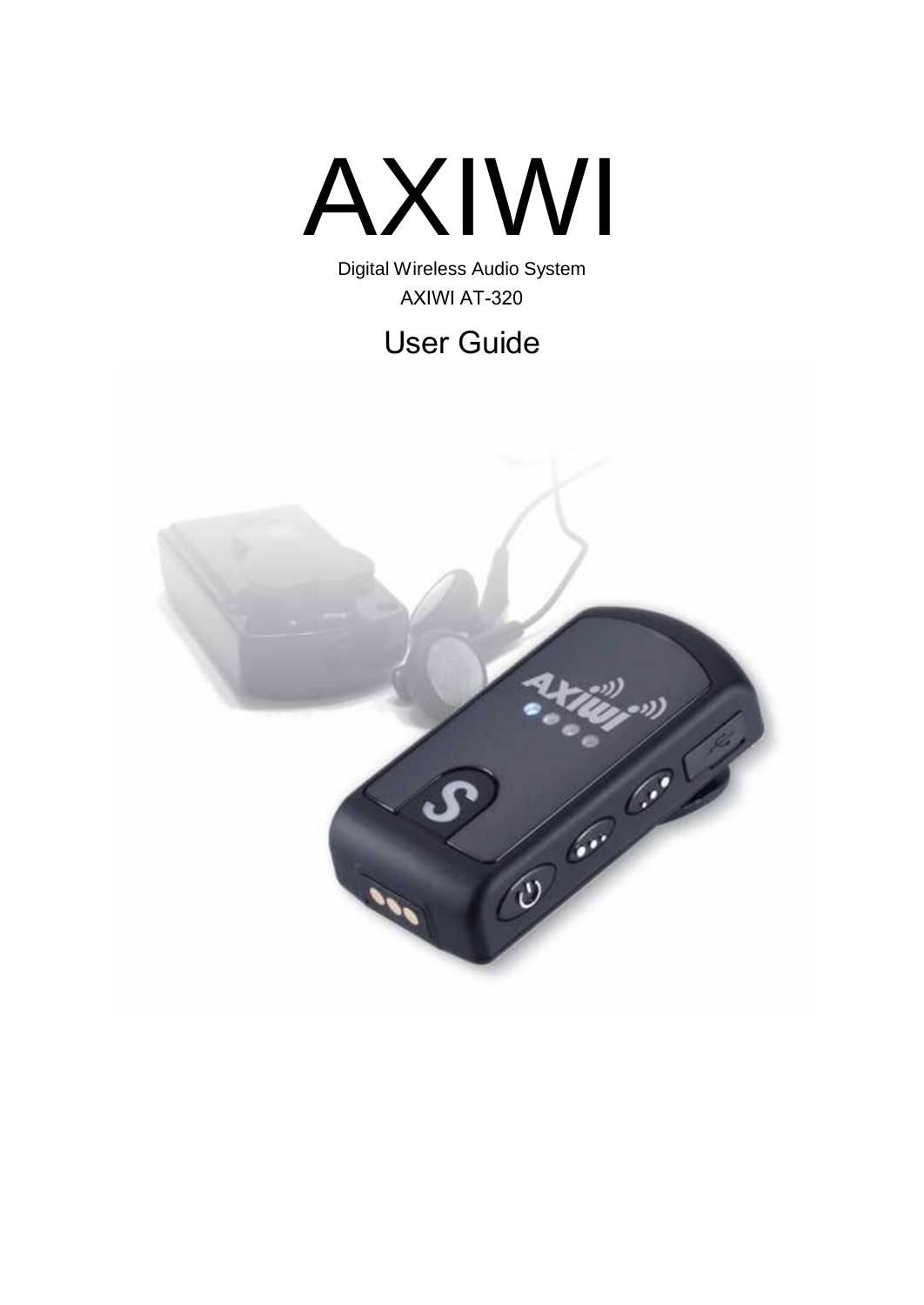#### **Safety Precautions**

Observe the following precautions to ensure user safety and proper use of the device.

● Avoid exposing the AXIWI AT-320 to dramatic changes in temperature or humidity. Otherwise, you may risk distortion of the product exterior or product malfunction.

● Listening to sound at high volumes may damage your hearing. Background noise, as well as continued exposure to high volume levels, can make sounds seem quieter than they actually are. Turn on the audio and check the volume before inserting anything in your ear.

● You should also pay attention to how long you listen to audio at high volume. The louder the volume, the less time required before your hearing may be affected. If you experience ringing in your ears or hear muffled speech, stop listening and have your hearing checked.

● This device is designed for short-distance communication. Use the device only in countries where the use of 2.4GHz bandwidth is permitted.

● Ensure that the device's battery charging terminal does not come in contact with an electrically charged object.

● Do not disassemble the device.

● Ensure the battery of the device is sufficiently charged before use.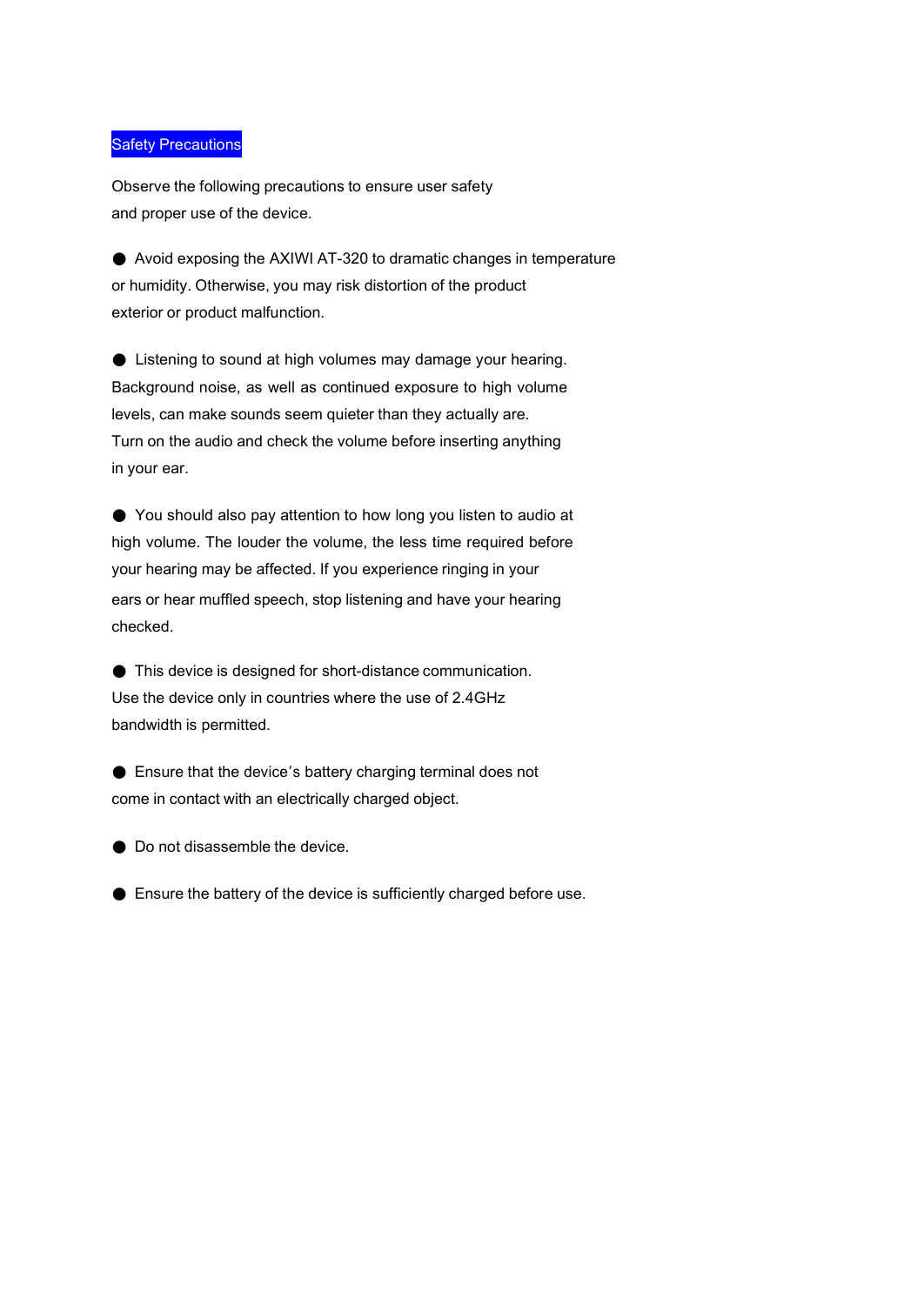### How to Turn On/Off; Master/transmitter mode:

#### Turning On

- 1. Press the power button for about 2-3 seconds whilst pressing the volume up button.
- 2. When the device is booted in"master mode", the LED light remains lit continuously.





Turning Off

- 1. Press the power button for about 2-3 seconds.
- 2. The device is turned off when all LED lights are off.



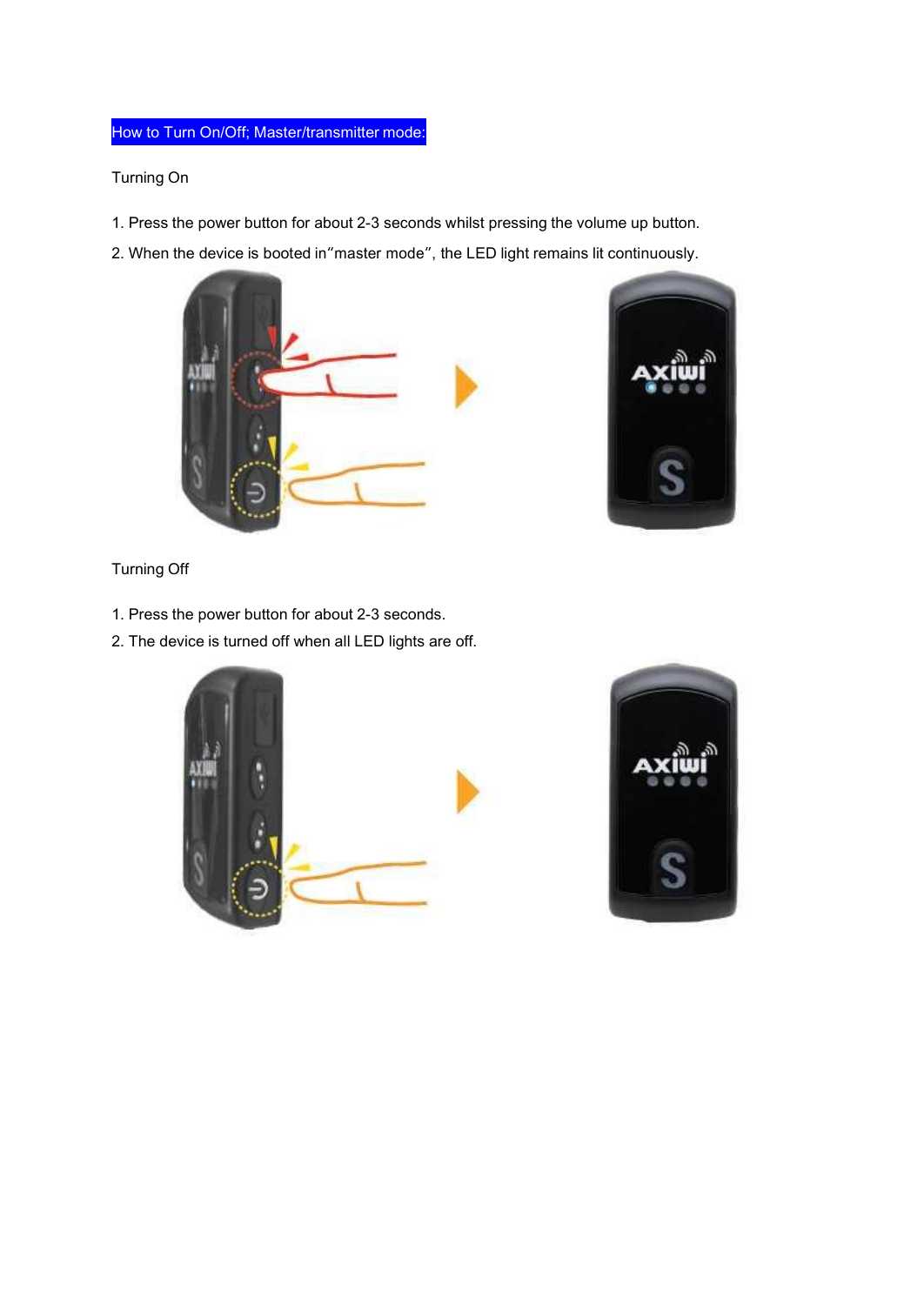### How to Turn On/Off; follower/receiver mod

Turning On:

1. Press the power button for about 2-3 seconds.

2. When the device is booted in "follower mode", the LED light will

blink and will continue to do so during the time the device is turned on.





Turning Off:

.

- 1. Press the power button for about 2-3 seconds.
- 2. The device is turned off when all LED lights are off.



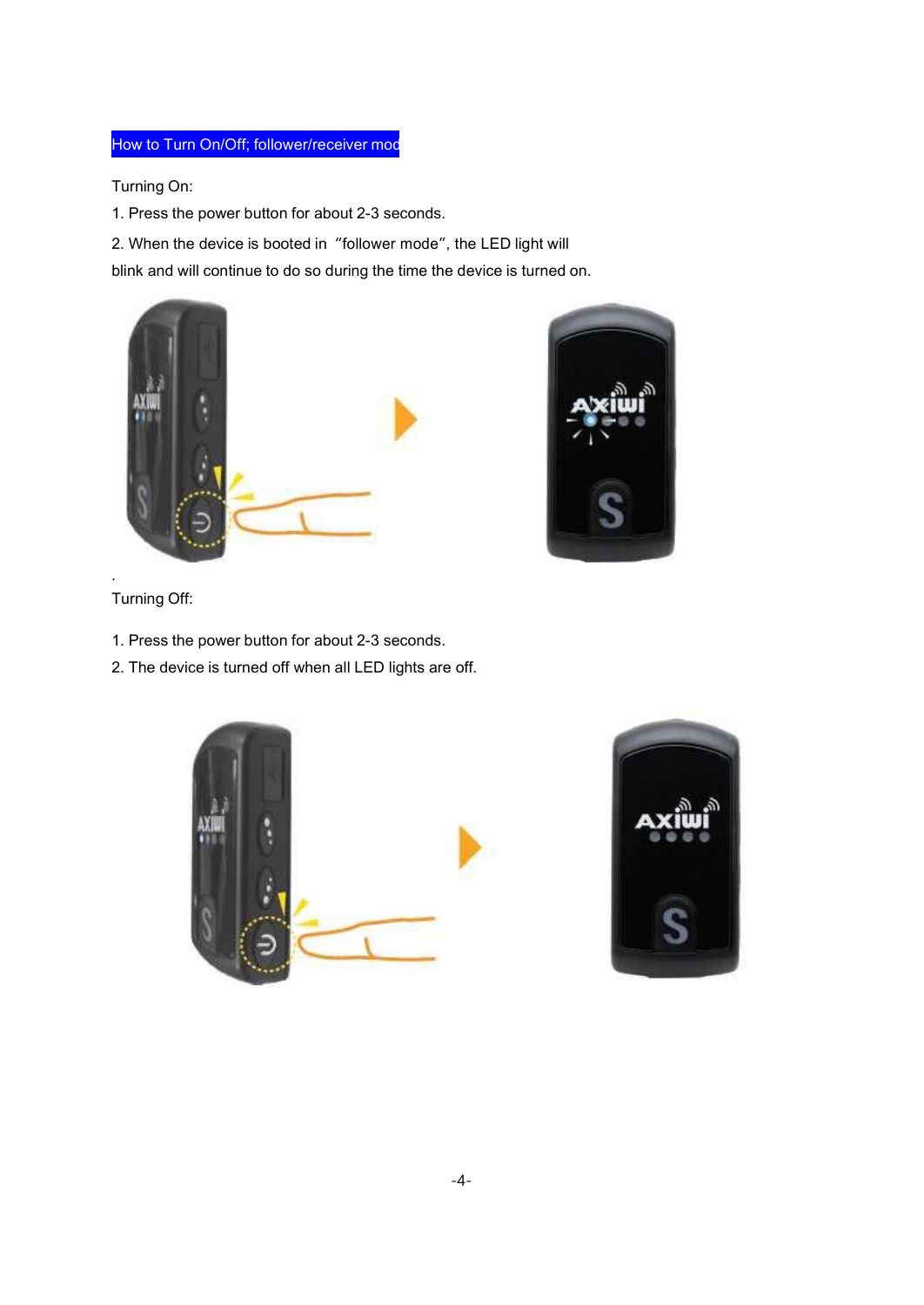### How to change Channels:

The AXIWI AT-320 can operate on 4 different channels or frequencies. To change channel press the S-button on the front side while pressing the volume up button.



The channel LEDs will light up in turn by the order of channels. ((Blue -> Orange -> Red -> Green -> back to Blue -> etc.)



\* Channel Memory Function:

When you turn off the device and turn it on again, the device will remember what channel was used before it was switched off.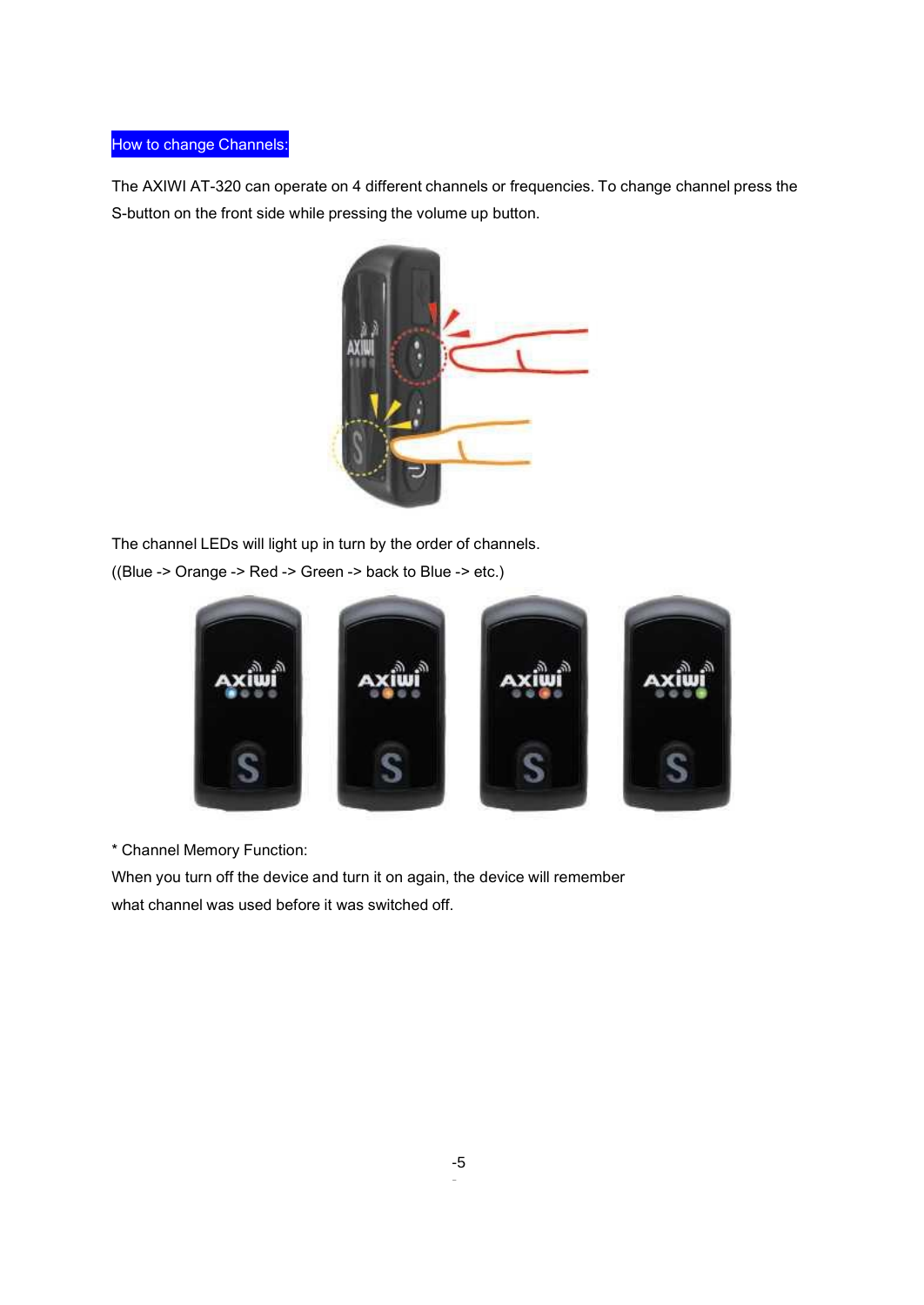#### Follower Mode - How to request the"permission to spea

1. On the device which currently is in follower mode briefly press the S-button on the front side.

2. All LED lights will light up and a beep can be heard through the headset off all devices tuned into the current channel.

3. The device is now in speak mode, allowing everyone tuned into the channel to hear the temporary speaker.



\* This function is to allow follower mode units to request the permission to speak. Permission is given on the first come first serve basis and maximum two follower mode units can get the permissions simultaneously.

Alternative software options are available to change the behavior of the permission to speak function. Please contact your supplier for more information on the available options.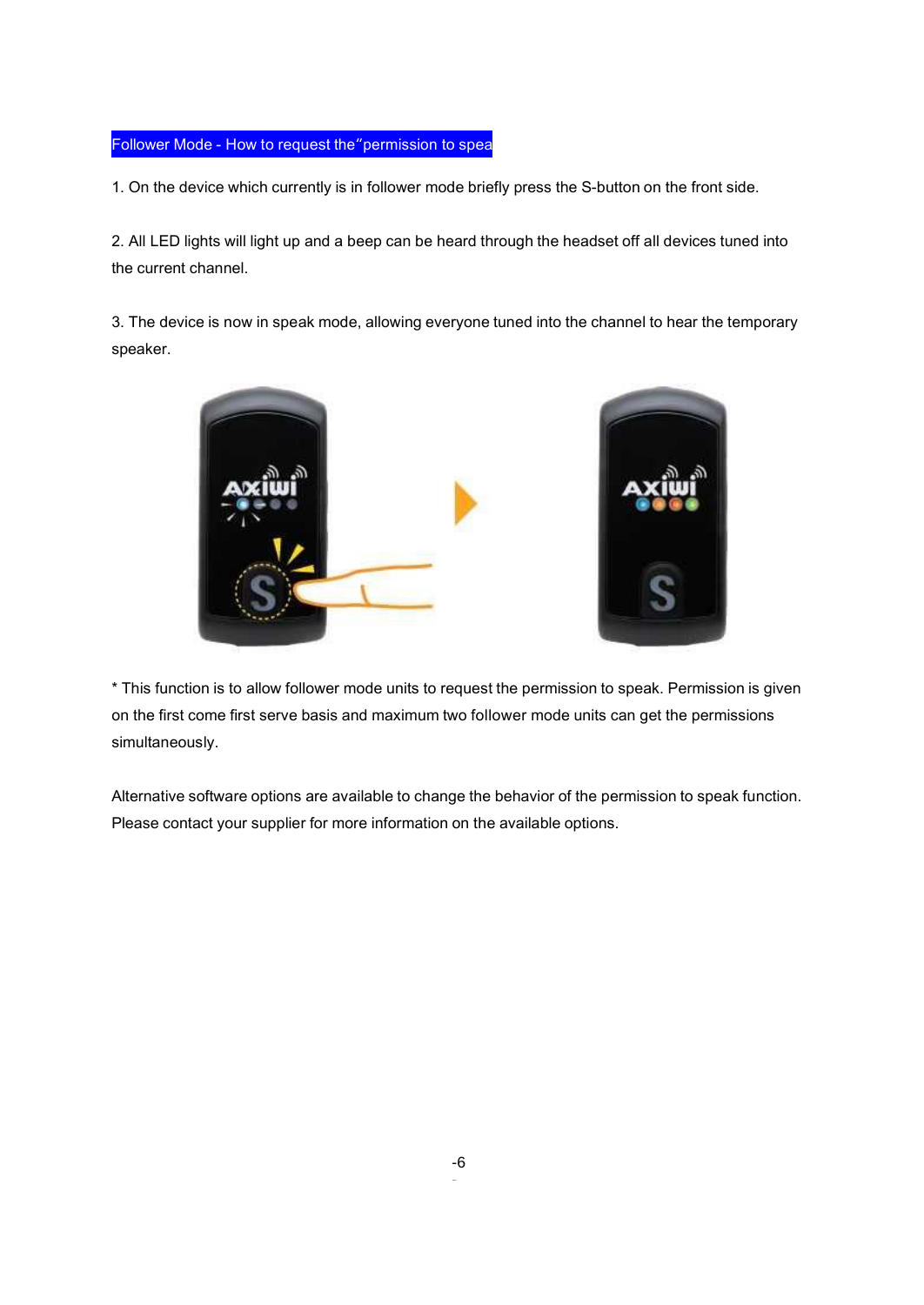### Follower Mode - How to cancel the permission to spea

1. Briefly press the S-button on the front side of the follower device currently in permission to speak mode

2. A beep will sound and the four lit LED lights will return to a single blinking LED light.



\* This function is to allow a follower mode device to cancel its permission to speak by the user himself/herself. When in normal "listening mode", only one LED for the specific channel on the unit will be blinking, instead of four lit LEDs.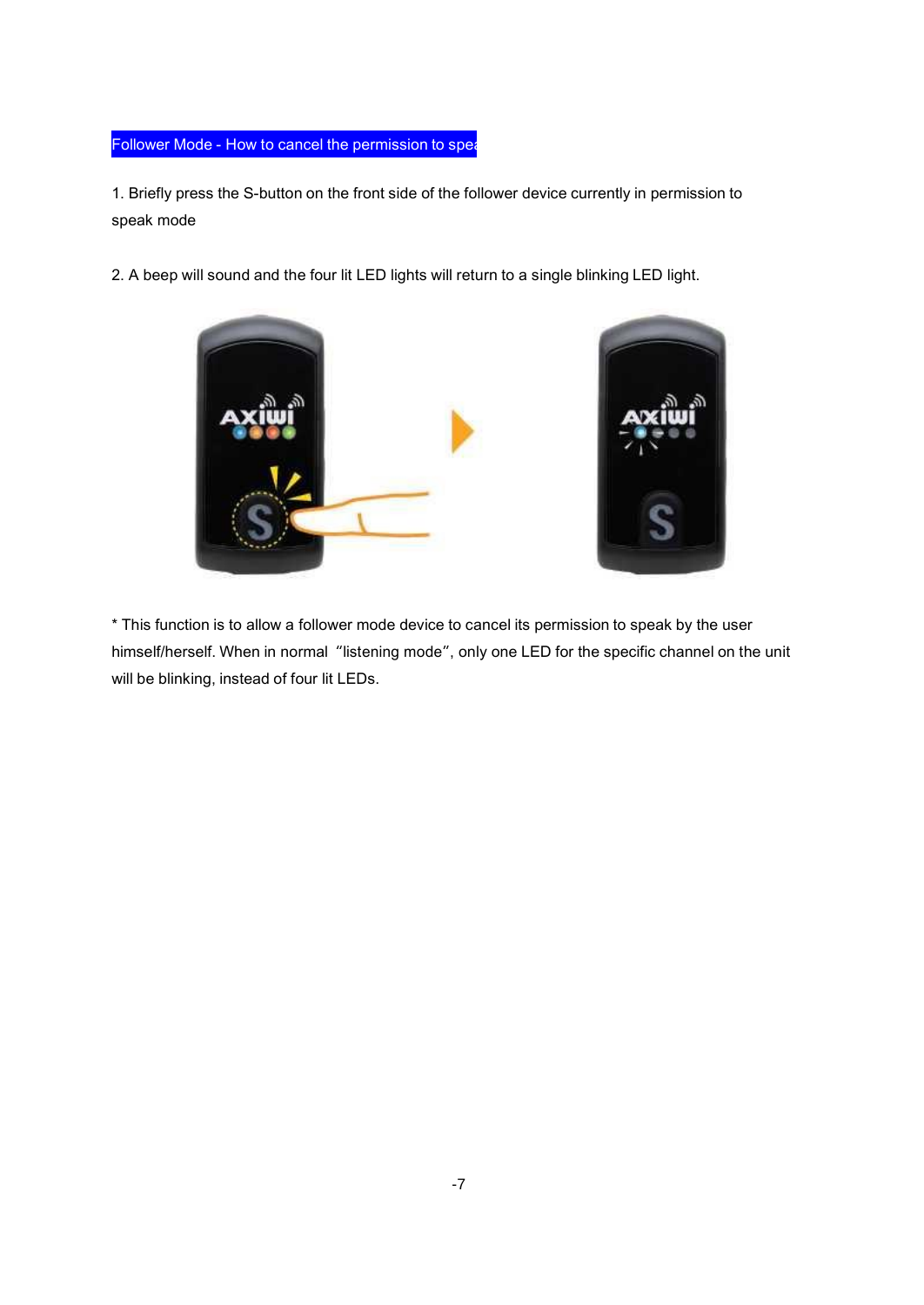### Master Mode – How to cancel the permission to speak for units in follower mode:

1. Press the S-button on the front side of the "master mode"unit to cancel ALL the permissions to speak granted to "follower mode" units.

2. When the permissions are cancelled successfully, you can hear two beeping sounds.



\* Automatic cancellation of the permission to speak mode: When the distance between the master mode unit and the follower mode unit gets too long and communication between the two units becomes impossible, the permission to speak for the follower mode unit is automatically cancelled.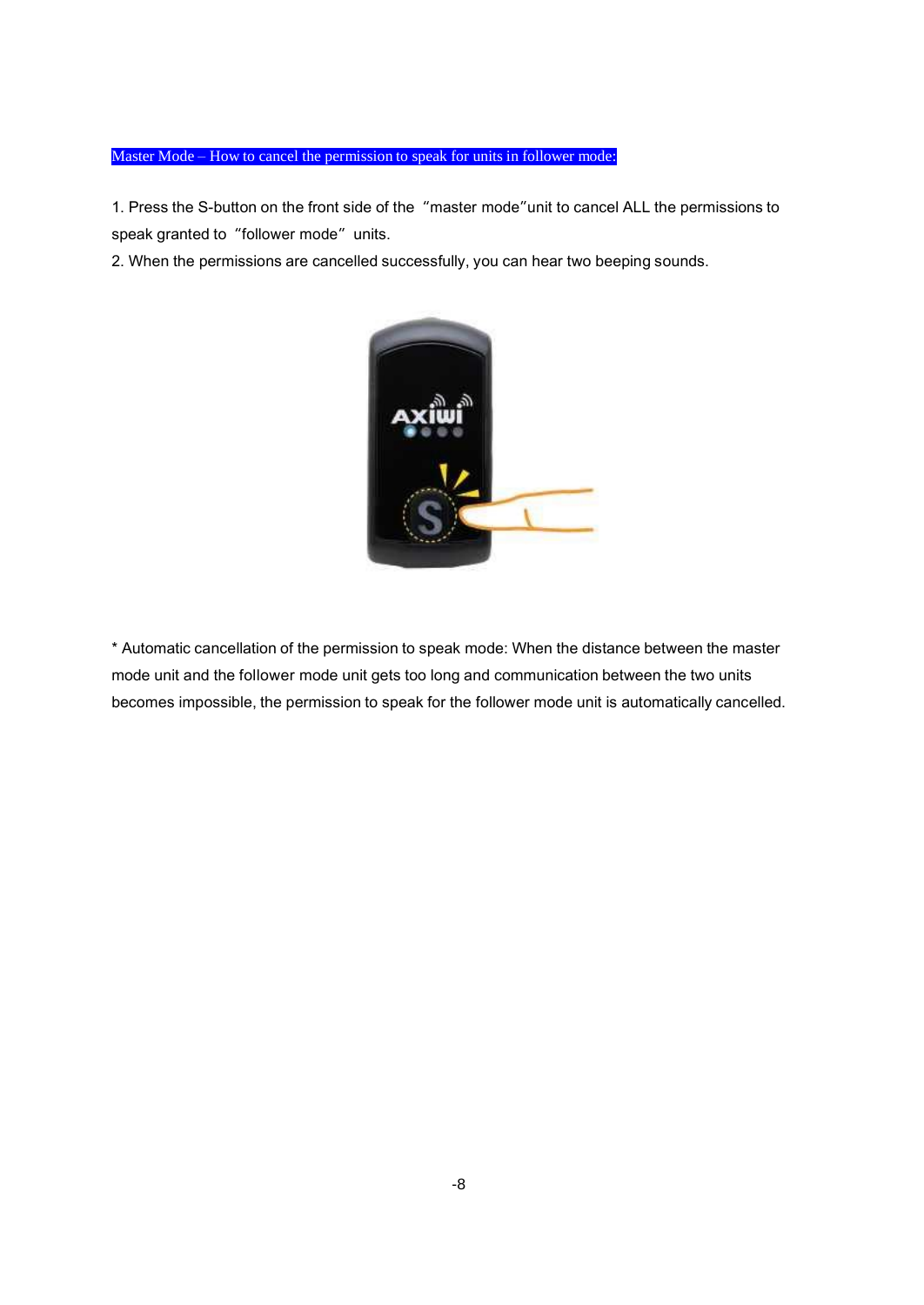#### Master Mode – How to cut off the permission to speak function for all follower units:

1. Press and hold the volume down button for about 3-5 seconds on the master mode unit.

2. When the cut-off is made you can hear two beeping sounds through the headset of the master mode unit.



The cut-off function is to allow the master mode unit to cut off the permission to speak mode from ALL follower units. When active none of the follower units on the current channel can use the permission to speak function.

#### Master Mode - How to release the cut-off of the permission to speak function:

1. Press and hold the volume down button for about 3-5 seconds on the master mode unit.

2. When the cut-off is released you can hear one beeping sound through the headset of the master unit.



The user with the "Master" unit can switch off the Speak function of all follower units for a short moment. If so, all follower units are being switched to the same channel, but this is not being communicated. All units in "Follower" modus cannot use their speak function.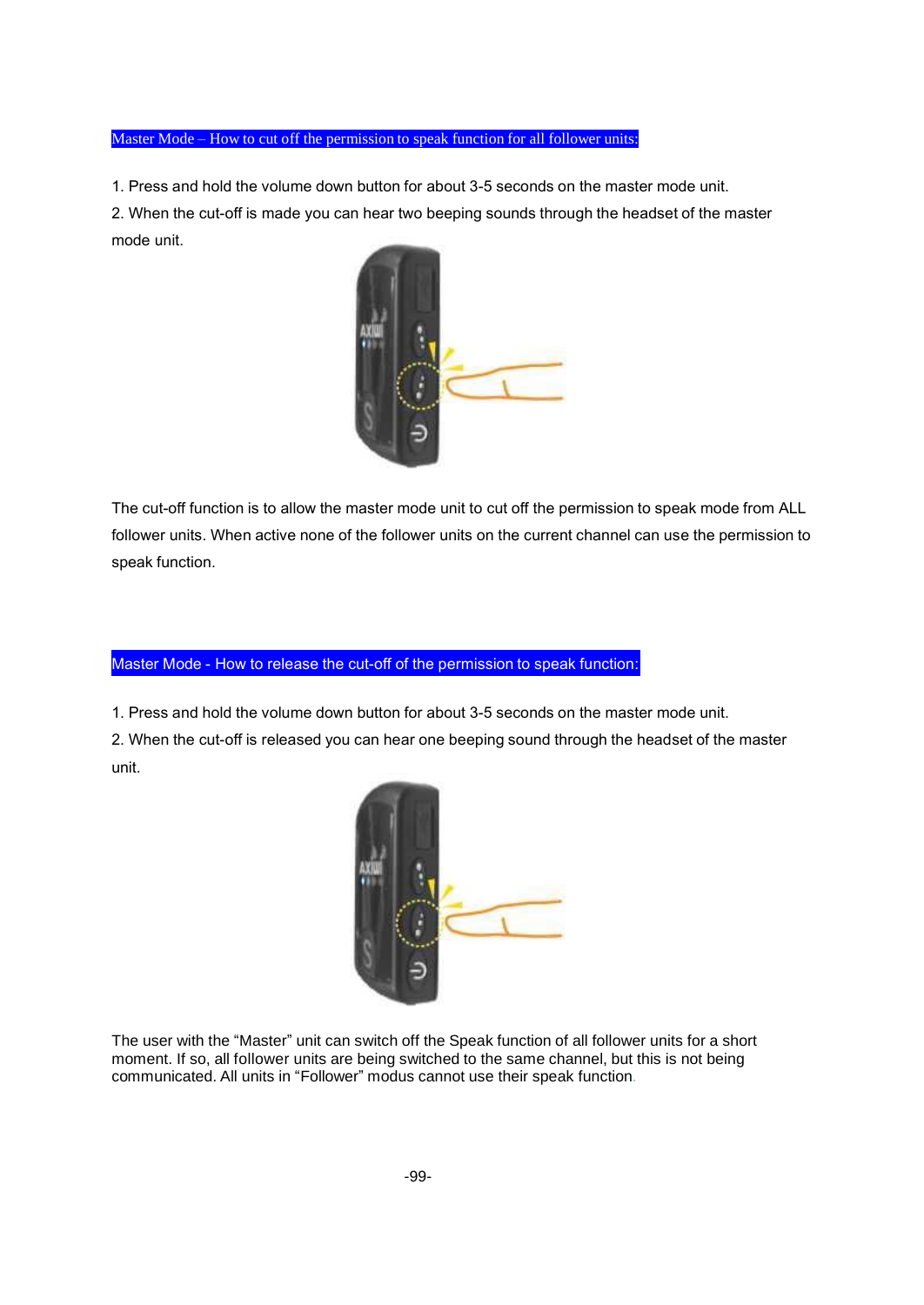### Master Mode - Muting/unmuting the master unit:

.

- 1. To mute the master unit, press and hold the S-button for 3-5 seconds.
- 2. When successful the LED lights of the channels currently not in use will come on a rotational basis.



3. To unmute, again press and hold the S-button for 3-5 seconds. When only the main channel LED is on, the master unit is in normal speak mode again.

-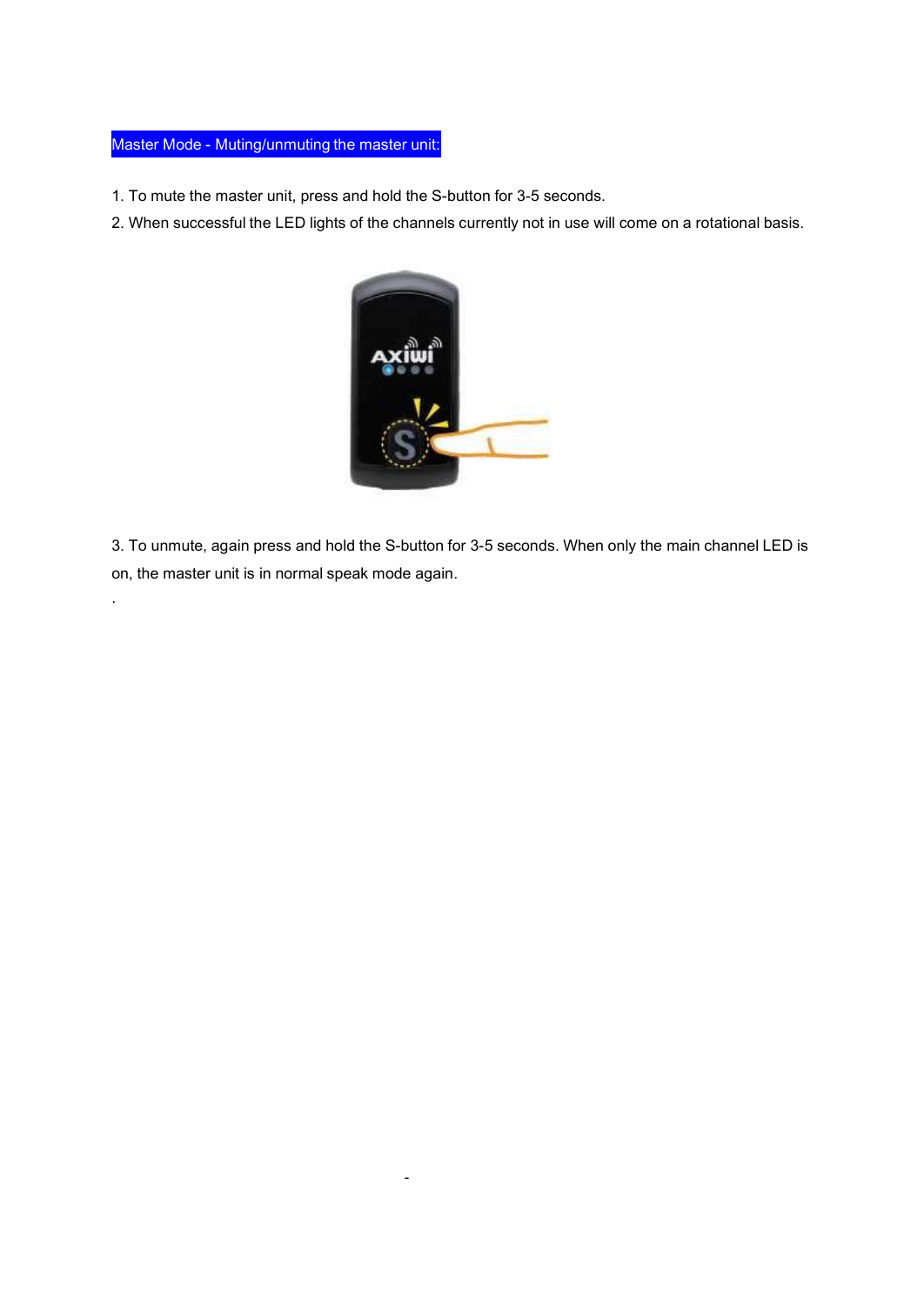# How to Control the Volume:

Volume up:

.

1. Briefly press the volume up button.

2. When the volume is at its maximum level you will hear a beeping sound.



Volume Down:



1. Briefly press the volume down button.

2. When the volume is at its minimum level you will hear a beeping sound.

### Charging status display:

| Status               | <b>LED-Kleur</b> |  |
|----------------------|------------------|--|
| Charging in progress | Red              |  |
| Charging completed   | Green            |  |



-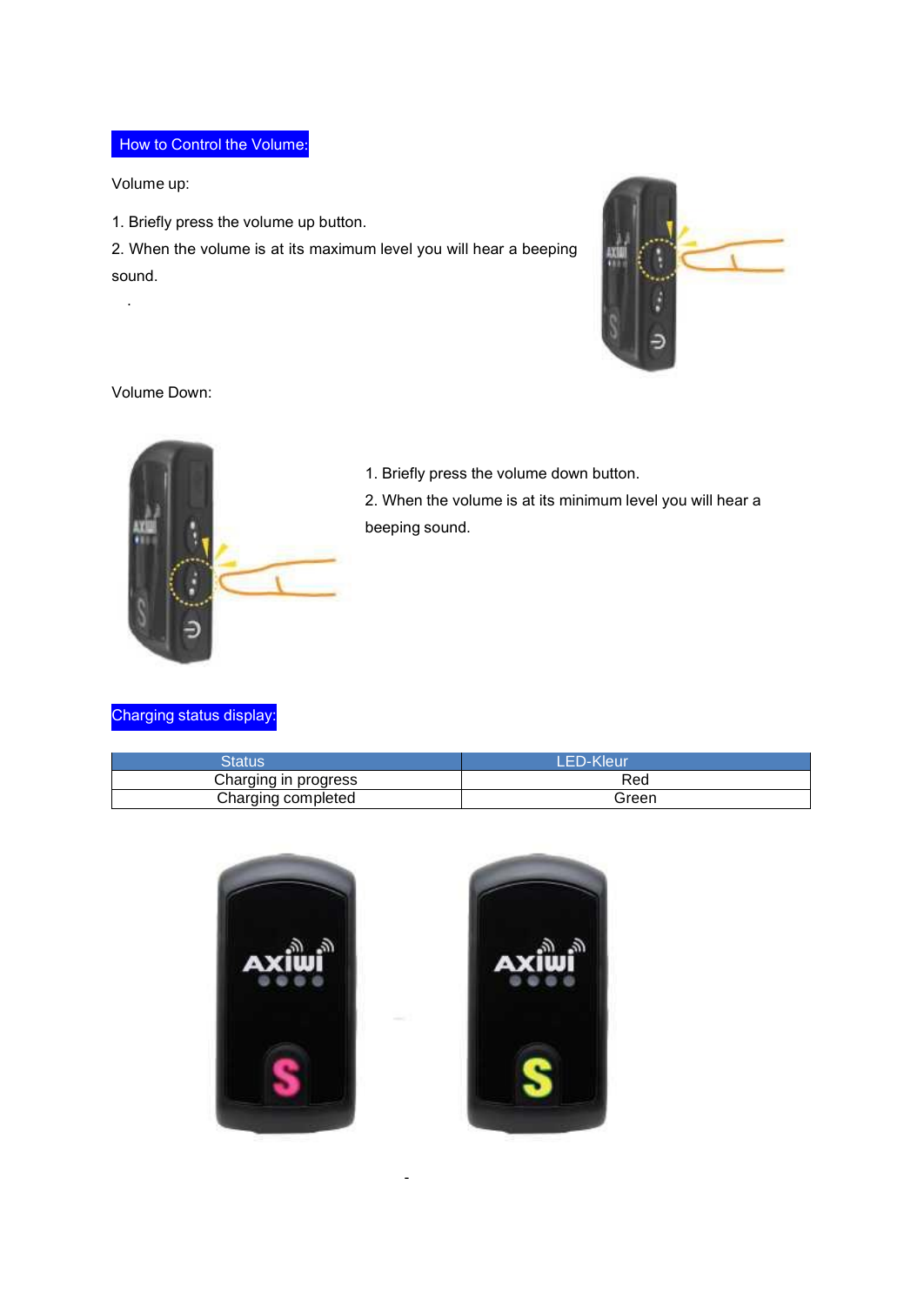## When a malfunction is suspected

| Symptoms                | Actions to be taken                                                 |  |  |  |
|-------------------------|---------------------------------------------------------------------|--|--|--|
| The battery time is     | If the device is left unattended while being exposed to low or high |  |  |  |
| shorter than the one    | ambient temperatures, the battery life can be shortened.            |  |  |  |
| set forth in the user   | Batteries are consumable products. Battery time will decreases      |  |  |  |
| manual.                 | gradually. If this occurs within the normal warranty period please  |  |  |  |
|                         | contact your supplier.                                              |  |  |  |
| The device does not     | $\bullet$ Check if the battery is charged.                          |  |  |  |
| switch on               | If the symptom persists after charging, contact our                 |  |  |  |
|                         | service center.                                                     |  |  |  |
| Interruptions occur     | This symptom may occur if the battery is running out. Charge the    |  |  |  |
| during communication or | unit.                                                               |  |  |  |
| while listening.        | This symptom may also occur when the device goes out of its         |  |  |  |
|                         | communication range or if wireless connection is lost due to an     |  |  |  |
|                         | obstacle. Try to have the follower unit closer to the master unit.  |  |  |  |
| There is too much       | • The range of operation for this device is about 150m for outdoor  |  |  |  |
| static on the line      | use. Indoor range will depend on obstacles such as walls, between   |  |  |  |
| during communication.   | master unit and follower unit.                                      |  |  |  |
|                         | If the device goes out of range, noise may be created.              |  |  |  |
| I cannot acquire        | Check the whether the Master allowed is not in "cut off"mode,       |  |  |  |
| Permission<br>to        | see section 8.                                                      |  |  |  |
| speak.                  | If two follower units have already acquired permission to speak,    |  |  |  |
|                         | one has to cancel their permission to speak mode before             |  |  |  |
|                         | someone else to enter the channel, see section 7                    |  |  |  |
|                         | Check if there is another unit in master mode nearby that uses      |  |  |  |
|                         | the same channel.                                                   |  |  |  |
| Either microphone       | ● You should only use an earpiece of US-type.                       |  |  |  |
| doesn't work well       | If you put European earpiece into the product,                      |  |  |  |
| or earpiece             | It does n't properly work well.                                     |  |  |  |
| doesn't operate         | DE                                                                  |  |  |  |
| well at close           |                                                                     |  |  |  |
| distance.               |                                                                     |  |  |  |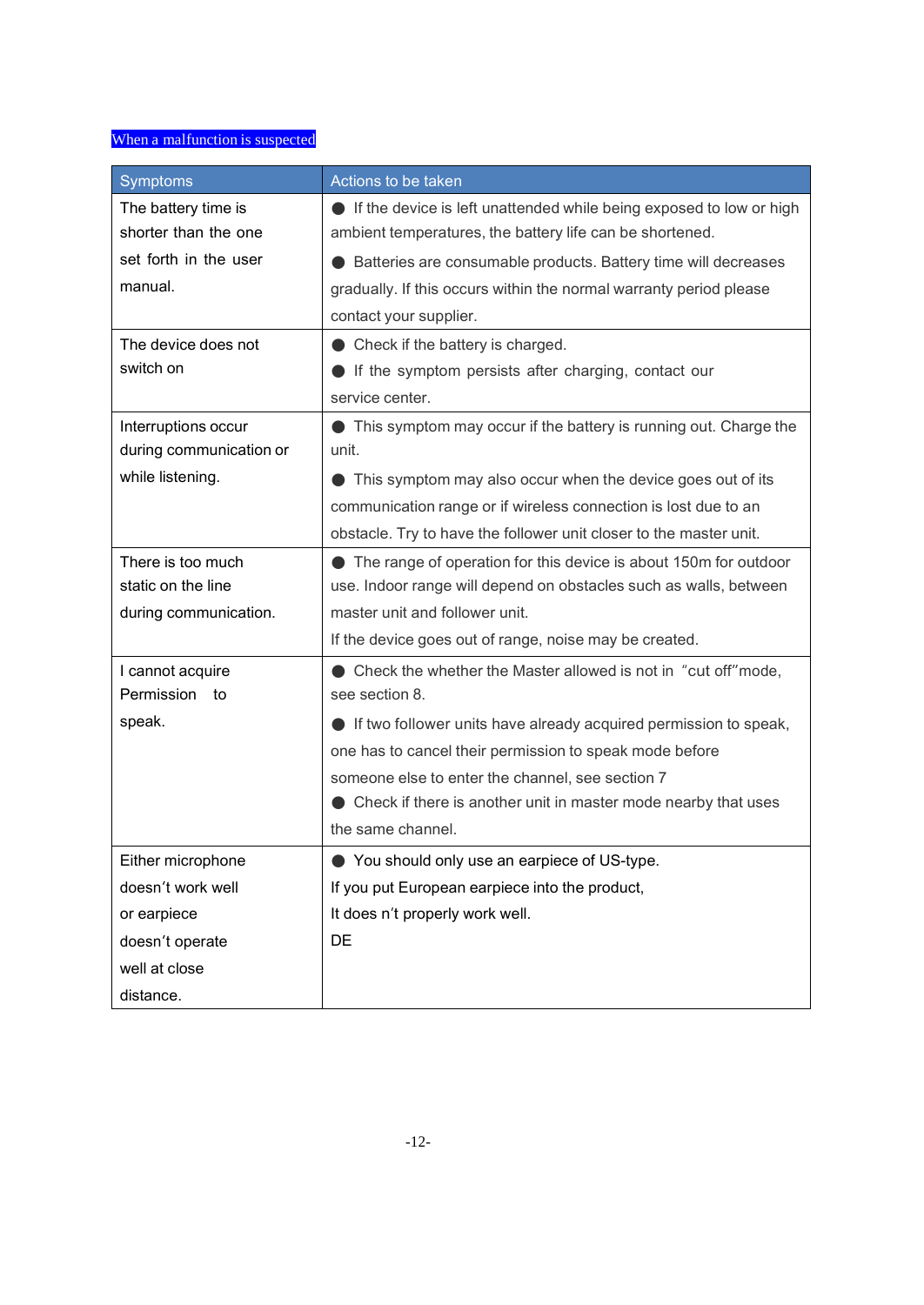| Bandwidth used                      | 2.402~2.483[GHz]                |  |  |
|-------------------------------------|---------------------------------|--|--|
| Range of operation                  | $+/- 250$ meters                |  |  |
| Data transmission speed             | Max. 1[Mbps]                    |  |  |
| Battery time                        | Max. 8 [hours] (Master mode)    |  |  |
|                                     | Max. 12 [hours] (Follower mode) |  |  |
| Battery charging time               | 2 [hours]                       |  |  |
| Battery type                        | Lithium polymer battery         |  |  |
| Power requirement                   | $5V$ DC $-$ 800mA               |  |  |
| Weight                              | 39g                             |  |  |
| Wireless communication technology   | PicoCast                        |  |  |
| Dimension (W $\times$ H $\times$ D) | $65 \times 32 \times 22$ mm     |  |  |

※ The range of operation and headset service time is subject to change according to the user's operating method and service environment.

### Product Certification:

This device complies with Part 15 of the FCC Rules. Operation is subject to the following two conditions: (1) this device may not cause harmful interference, and (2) this device must accept any interference received, including interference that may cause undesired operation.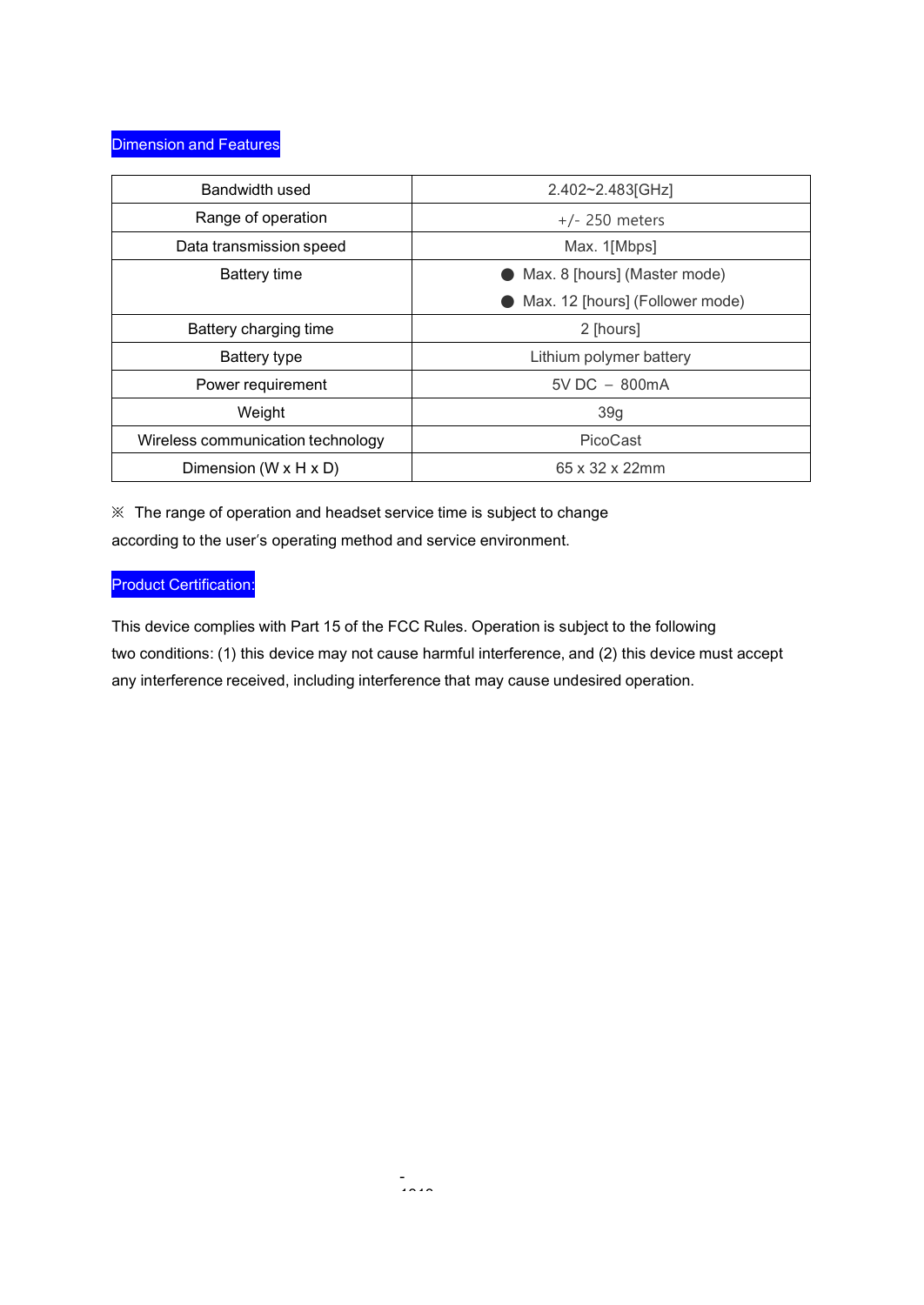#### Warranty Card

| Model Name                                                                                                                        | <b>AXIWI</b><br>AT-320 | Product<br>Name | <b>AXIWI AT-320</b>                                                                                                                           |                                                                                            |
|-----------------------------------------------------------------------------------------------------------------------------------|------------------------|-----------------|-----------------------------------------------------------------------------------------------------------------------------------------------|--------------------------------------------------------------------------------------------|
| Date of Purchase                                                                                                                  | DD/MM/YY               |                 | W<br>$\rm{a}$<br>$\bf r$<br>$\mathbf r$<br>$\rm{a}$<br>n<br>t<br>$\mathbf y$<br>$\mathbf P$<br>${\bf e}$<br>ri<br>$\mathbf{O}$<br>$\mathbf d$ | $\overline{c}$<br>$\overline{4}$<br>m<br>$\mathbf 0$<br>n<br>t<br>$\mathbf h$<br>${\bf S}$ |
| $\, {\bf P}$<br>Name<br>u                                                                                                         |                        | Phone<br>Number |                                                                                                                                               |                                                                                            |
| $\mathbf r$<br>$\mathbf c$<br>$\boldsymbol{\text{h}}$<br>Addre<br>a<br>SS<br>S<br>${\bf e}$<br>$\bf r$<br><b>Purchasing Place</b> |                        |                 |                                                                                                                                               |                                                                                            |

Warranty Period (for free repair service)

1) 24 months from the date of purchase

2) Our limited product warranty period applies to the following products.

Other accessories and consumables are eligible for replacement or refund within a period of two weeks from the date of receipt.

① AXIWI AT-320 ② AXIWI CR-001 ③ AXIWI AT-110 ④ AXIWI CR-003

#### 3) Exceptions

Even during the warranty period, the following may be subject to

predetermined repair charge or unavoidable paid replacement.

Product malfunction caused by user mistake or negligence during product use.

- ② Product malfunction caused by disassembly or modification of the product by the user.
- ③ Product damage or malfunction caused by a shock.
- ④ Corrosion caused by flooding or contamination by foreign substances.
- ⑤ Product malfunction caused by contact with a device not provided by our company.
- ⑥ Unidentifiable product number because of damaged label.
- ⑦ Product malfunction caused by a natural disaster
- ⑧ Other cases where there is a recognizable user fault.